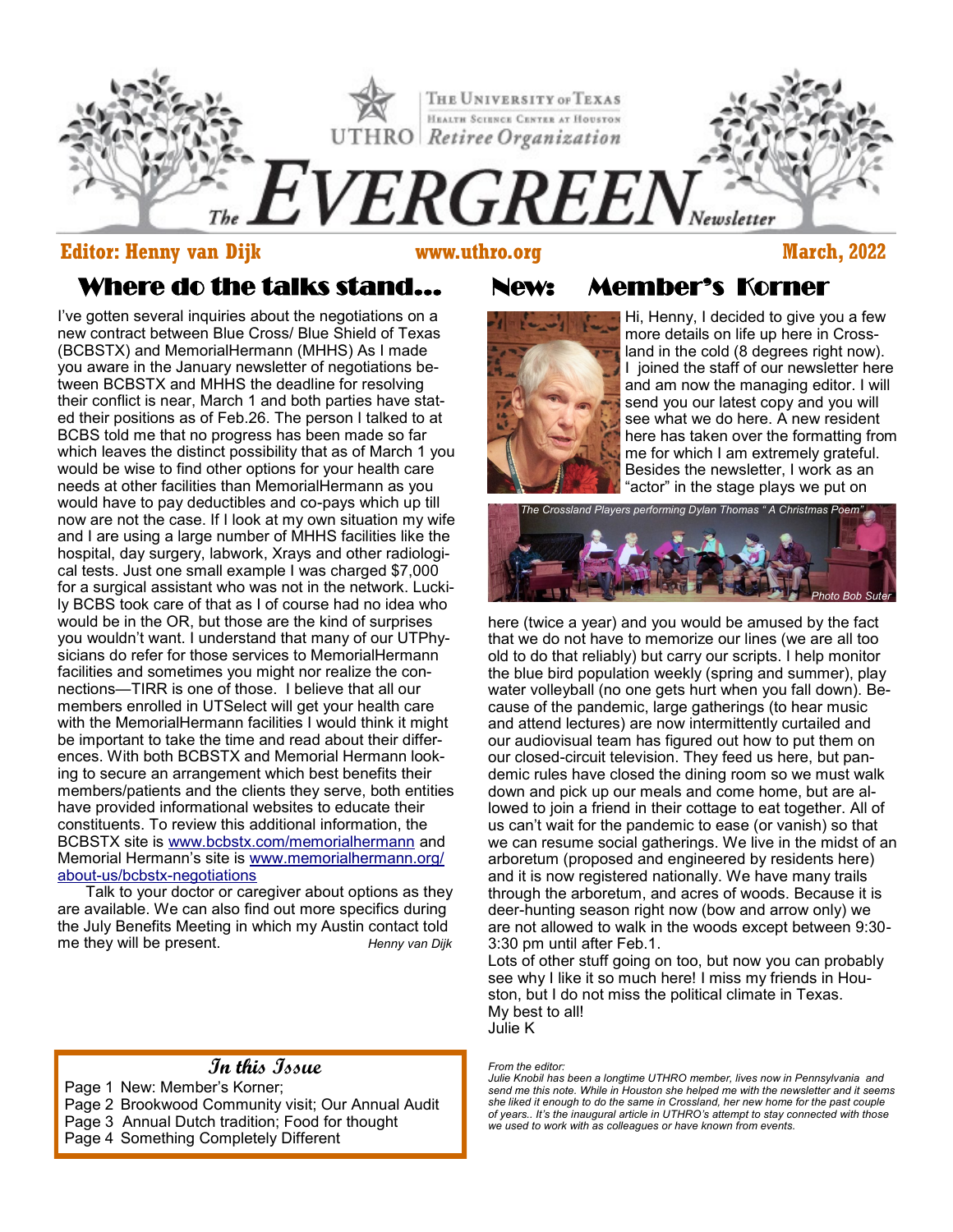## **March, 2022 The Evergreen Page 2**

# Brookwood Community Center...



Now that we are slowly getting back to normal in our daily lives, the Event Committee has organized a field trip to the Brookwood Community Center in Brookshire on Thu. April 7. It will be a bus trip and we plan to have lunch on the premises.

Brookwood provides an educational environment that creates meaningful jobs, builds a

sense of belonging, and demands dignity and respect for adults with disabilities. The campus consists of eight group homes, two single-family staff homes, a residential Inn, a health and dental clinic, Worship Center, enterprise building, activities and administration building, 47 greenhouses, Gift and Garden Center and the Café at Brookwood, and several other support buildings. The programs serve: 110 resident adults (known as Brookwood "citizens") who are functionally disabled and live at Brookwood 24/7. Another 80 plus adults participate in our day program. The range of diverse needs we help include people with autism spectrum disorders; intellectual disabilities; developmental disabilities, traumatic brain injury; dual diagnosis; and/or aging care needs. We also serve as a resource for families. Brookwood's outreach program actively shares our innovative concepts and techniques with other professional caregivers across our nation and around the world.

Our purpose is: To provide opportunity through education so that Brookwood citizens will acquire meaningful job skills and hold real jobs in the Community's own business enterprises and will experience the pride that accompanies the ability to contribute to one's own support as well as grow socially, emotionally, and spiritually.

#### **"Like most things, Brookwood grew out of necessity."**

When parents are faced with a child with a disability, the agony of finding appropriate resources for that child can be overwhelming as there are not too many options. People with disabilities, like all people, have a basic need to feel useful and feel they are contributing to the world. There is a real difference between sitting around the house in a wheelchair all day doing nothing and sitting in a wheelchair and making something of value for someone else to enjoy. Hence, The Brookwood Community was founded in 1985. It was built on 475 acres of rolling hills in Brookshire. Brookwood provides a safe environment with proper nutrition, plenty of activity and productive challenges.

# UTHRO Audit for 2020/2021...

Marilyn Wells and Barbara Kelly conducted an audit of the fiscal years 2020 and 2021 Finances. Margaret Zambrano, Treasurer, presented all financial documentation for the 2 years. Marilyn and Barbara would like to thank Margaret for providing all documents and compliment her on contributions to UTHRO. Margaret's records are complete and detailed. The audit findings and recommendations are as follows:

Due to the pandemic UTHRO has been operating with minimal expenses for fiscal years 2020 and 2021. In fiscal year 2019, most of UTHRO's social event costs were offset with reimbursements from Vantage Travel as a recruitment tool for the UTHRO sponsored France River Cruise. This allowed UTHRO to maintain a surplus of cash in its bank balance. With the pandemic stopping all UTHRO events and with minimal expenses anticipated the UTHRO Executive Committee voted to not actively seek the payment of dues for the last two fiscal years. The result, as anticipated, has significantly depleted UTHRO's bank balance.

Revenues for fiscal year 2020 amounted to \$2,170.00 and expenses amounted to \$1,358.36 with a net income of \$811.64. Revenues for fiscal year 2021 amounted to \$2,210.00 and expenses amounted to \$3,888.85 for a net loss of (\$1,678.85). Expenses in fiscal year 2021 increased as UTHRO resumed events on a limited basis. The Annual Budget Review Documents with details are provided as a separate document as an attachment to Henny's email.

As we are now three months into fiscal year 2022 and the UTHRO Executive Committee is beginning to plan future events, it is imperative that we once again pursue the collections of membership dues. Without the support of the membership through the payment of membership dues, UTHRO will not be able to maintain the financial health required to operate. Membership dues support costs for the Newsletter, Social activities, the Annual Health Symposium, the UTHRO Endowment, and minor miscellaneous expenses. If UTHRO is to return to normal activities, it is of the upmost importance that the membership support UTHRO by paying their dues in a timely manner.

Marilyn Wells Barbara Kelly Margaret Zambrano, Treasurer



Have you renewed your UTHRO membership? The form can be found at our website **www.uthro.org** The cost of renewal is \$15. Please mail your information and a check made out to UTHRO and send to Margaret Zambrano 20903 Imperial Ridge Ln., Spring, TX, 77379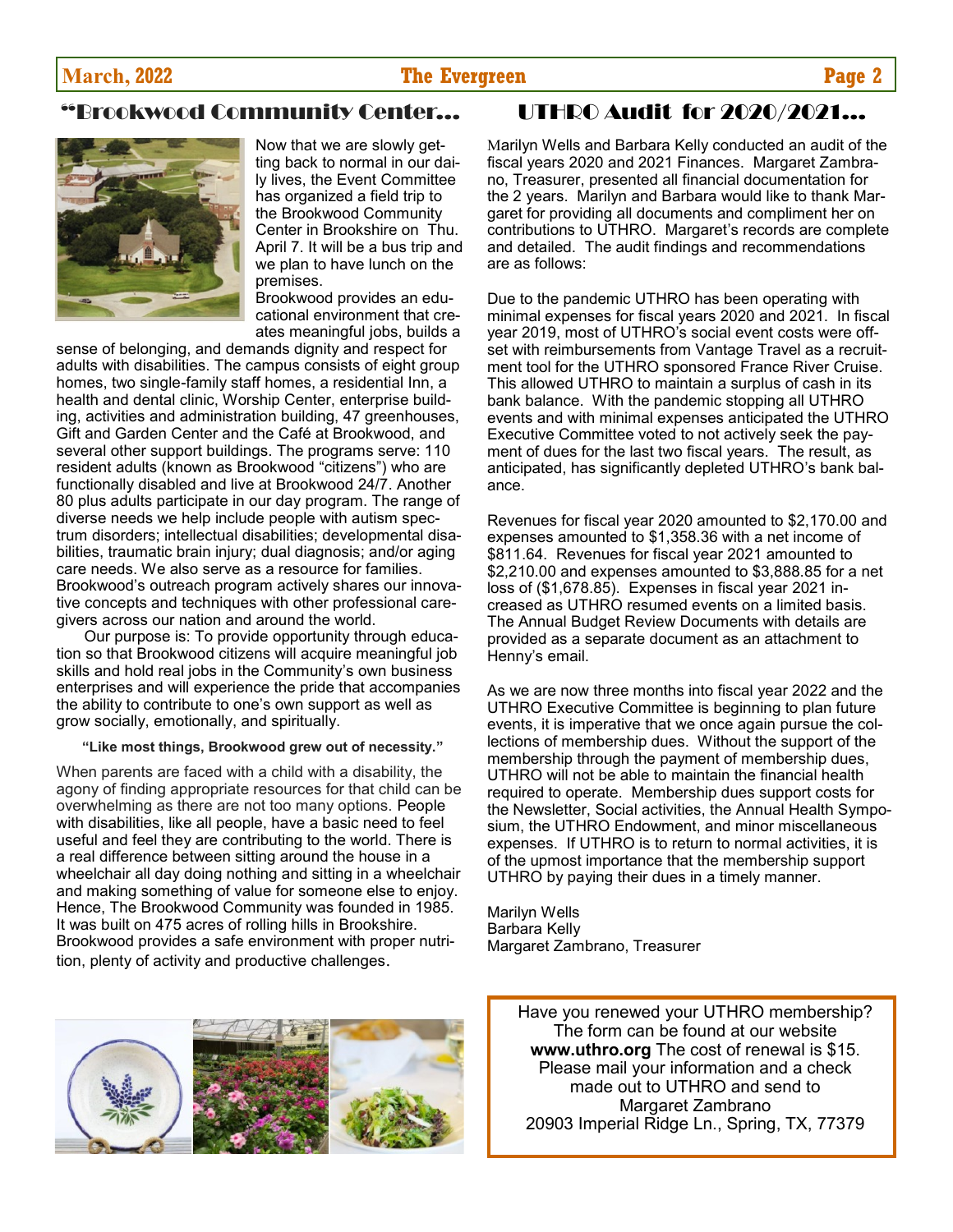#### **March, 2022 The Evergreen Page 3**

# What does the TSHL do ...



As many of you know I have been a long time member of UTHRO along with my late spouse Dr. Joseph Streckfuss. I am honored to relate some issues being faced by the Legislature brought to them by Texas Silver Haired Legislature (TSHL). TSHL was founded in 1985 therefore the list of legislation that has been fostered and supported by that

group is a long, long list…even the Resolutions that have been written by TSHL are a phenomenal one and very many have been placed into Bills by our elected State legislators and signed by Sitting Governors. At this time I am on the Health and Human Resources Committee and have been a State Officer of the organization four times and member of several committees. Right now the entire organization is in the process of writing Resolutions, which are the beginning draft form to petition others to support their own State Legislator. *Betty Streckfuss* 



The nonpartisan group is modeled after the Texas House and comprised of 87 representatives, 60 years of age or older, who are elected to serve two-year terms by the 28 Area Agencies on Aging from across the State. The charge for TSHL is to address the needs and concerns of older adults in Texas through the legislative process. Since

1985, well over 200 bills have passed the Legislature that were directly influenced by the work of the TSHL. Fifteen TSHL resolutions were accomplished, partially or fully, by laws enacted in the 2021 Texas Legislative Session. The TSHL works through a committee structure of eight legislative issues committees similar to the Texas Legislature. It is through these committees that the majority of the work gets done. TSHL representatives achieve this by:

- Listening to concerns of older Texans
- Identifying public policy issues
- Researching the issues
- Informing state legislators of concerns of older Texans
- Testifying at Senate and House Committee Hearings

Eighty-seven self-funded volunteers currently comprise the Texas Silver-Haired Legislature. The state is allocated a total of 123 members. Harris County currently has six TSHL representatives serving as advocates for older adults in this region. The TSHL will meet on the floor of the Texas House of Representatives in its upcoming Legislative session May 1-6, 2022. There they will debate and vote on resolutions submitted by individual members, and the results of their deliberations will be presented in a Legislative Report delivered to the Governor, Lt. Governor, and all members of the State Legislature.

For more information on the Texas Silver-Haired Legislature, to submit issues/concerns of older Texans that the TSHL might address, or to learn more about membership opportunities, visit the TSHL website at [www.tshl.org](http://www.tshl.org)

 *Viola Hebert.*



Spain & Portugal in 2023 ...

**UTHRO Travels is once again traveling!** 

This time we are off to Portugal and Spain on the Douro River. We will also spend a little time on land exploring Madrid and Lisbon. You and your family and friends are invited to join our UTHRO Travels group trip on the **Portugal & Spain: Treasures Along the Golden Douro** river cruise with Vantage Travel. The base tour departs on September 22, 2023 for an overnight flight to Madrid, Spain where we will be met at the airport by Vantage Travel and transfer to a 5 star hotel. We will spend 3 days exploring Madrid and then onto Salamanca, Spain to board the ms Douro Serenity for 7 nights. As we are traveling during peak grape harvest season, we will have the enhanced experience of picking and stomping grapes during a full Harvest Celebration at Quinta da Avessada Winery. On day 12 we will disembark in Lisbon and transfer to a 5 star hotel for 4 nights. The base trip has a total of 15 travel days. Our group rate for cabins begins as low as \$5,749 which also includes all port charges, hotels, transportation, most meals and all tours. Airfare is offered at a two for one cost of \$724 per person. There are also opportunities for discounts up to 10% based on early payment.

Our group has the opportunity for a pre-trip excursion to Barcelona and a post-trip excursion to Madeira. The pre -trip to Barcelona is for 4 days. For this pre-trip we depart Houston on September 19, 2023. The cost is \$1,499 per person which includes transportation, hotel, some meals and all tours. The post-trip excursion to Madeira, Portugal is also for 4 days. The cost is \$1,099 per person and includes transportation, hotels, some meals and all tours. I hope you will join me on these pre and post trips to these colorful and exciting destinations!

Although September of 2023 seems a along time from now, it is important that you make plans now and book early to ensure that you reserve your space on the trip as space is limited and sells out quickly. Ten UTHRO Travels members have already booked their space!

For more information contact me at bkelly0127@gmail.com or 832-465-1040. The full itinerary and costs can be found on UTHRO's website at www.uthro.org or on UTHRO Travels Facebook page. If you are not a member of UTHRO Travels Facebook page, send me a request to join through Facebook. *Barbara Kelly*